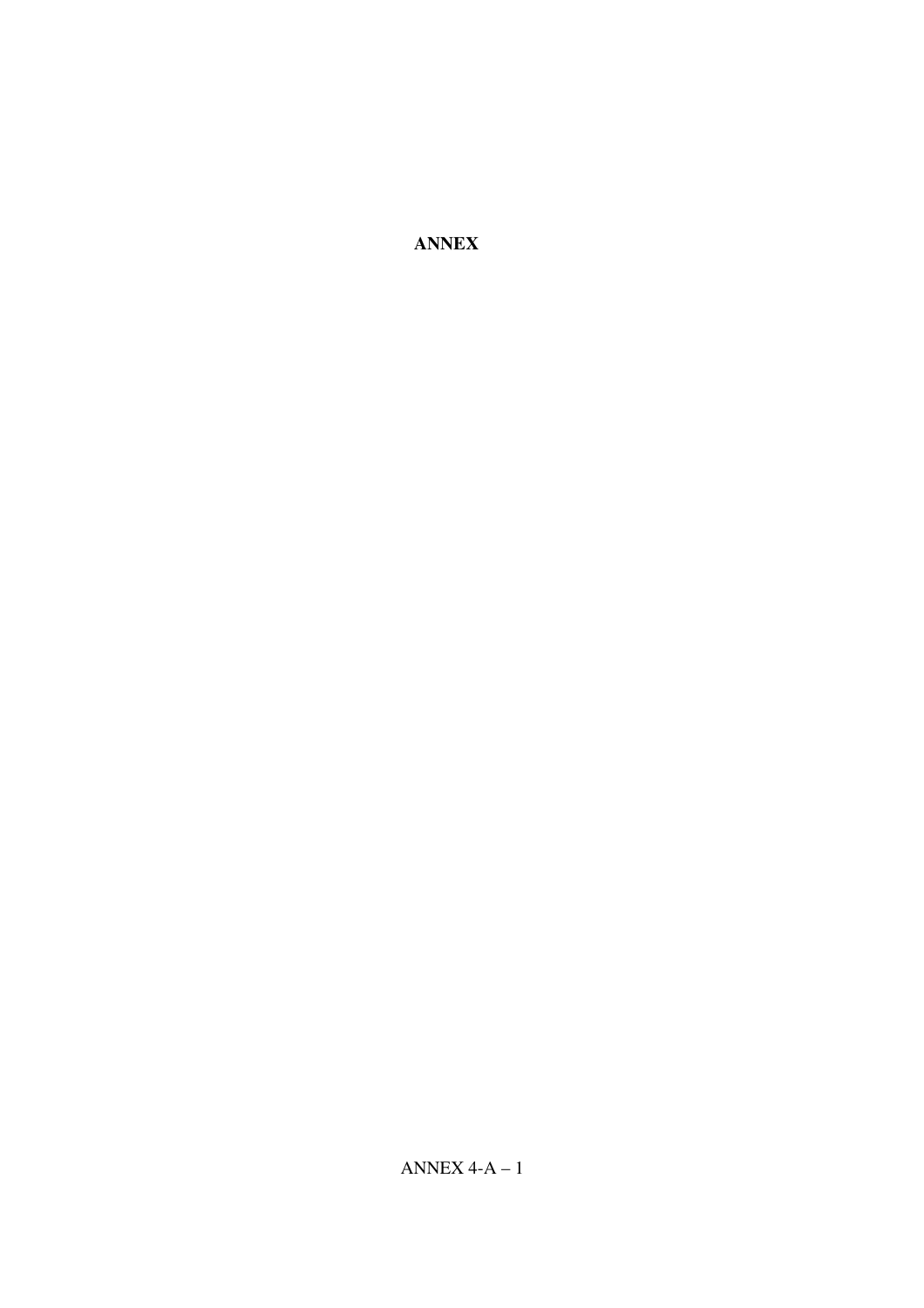- (b) chapter or heading notes, where applicable, are found at the beginning of each chapter, and are read in conjunction with the product-specific rules of origin and may impose further conditions on, or provide an alternative to the product-specific rules of origin;
- (c) the requirement of a change in tariff classification shall apply only to non-originating materials;
- (d) if a product-specific rule of origin excludes certain materials of the Harmonized System, it shall be construed to mean that the productspecific rule of origin requires that the excluded materials be originating for the good to be originating;
- (e) if a good is subject to a product-specific rule of origin that includes multiple requirements, the good shall be originating only if it satisfies all of the requirements;
- (f) if a single product-specific rule of origin applies to a group of headings or subheadings and that rule of origin specifies a change of heading or subheading, it shall be understood that the change in heading or subheading may occur from any other heading or subheading, as the case may be, including from any other heading or subheading within the group; and
- (g) the Short Supply List of Products, set out as Appendix 1 to this Annex, is read in conjunction with the product-specific rules of origin set out in this Annex.

#### **Section B: Product-Specific Rules of Origin**

| <b>HS</b>                                                | <b>Product-Specific Rule of Origin</b>              |  |
|----------------------------------------------------------|-----------------------------------------------------|--|
| <b>Classification</b>                                    |                                                     |  |
| (HS 2012)                                                |                                                     |  |
| <b>SECTION VIII</b>                                      |                                                     |  |
| RAW HIDES AND SKINS, LEATHER, FURSKINS                   |                                                     |  |
| AND ARTICLES THEREOF; SADDLERY AND HARNESS; TRAVEL       |                                                     |  |
| GOODS, HANDBAGS AND SIMILAR CONTAINERS; ARTICLES OF      |                                                     |  |
| ANIMAL GUT (OTHER THAN SILK-WORM GUT)                    |                                                     |  |
| <b>CHAPTER 42</b>                                        |                                                     |  |
| <b>ARTICLES OF LEATHER; SADDLERY AND HARNESS; TRAVEL</b> |                                                     |  |
|                                                          | GOODS, HANDBAGS AND SIMILAR CONTAINERS; ARTICLES OF |  |
|                                                          | ANIMAL GUT (OTHER THAN SILK-WORM GUT)               |  |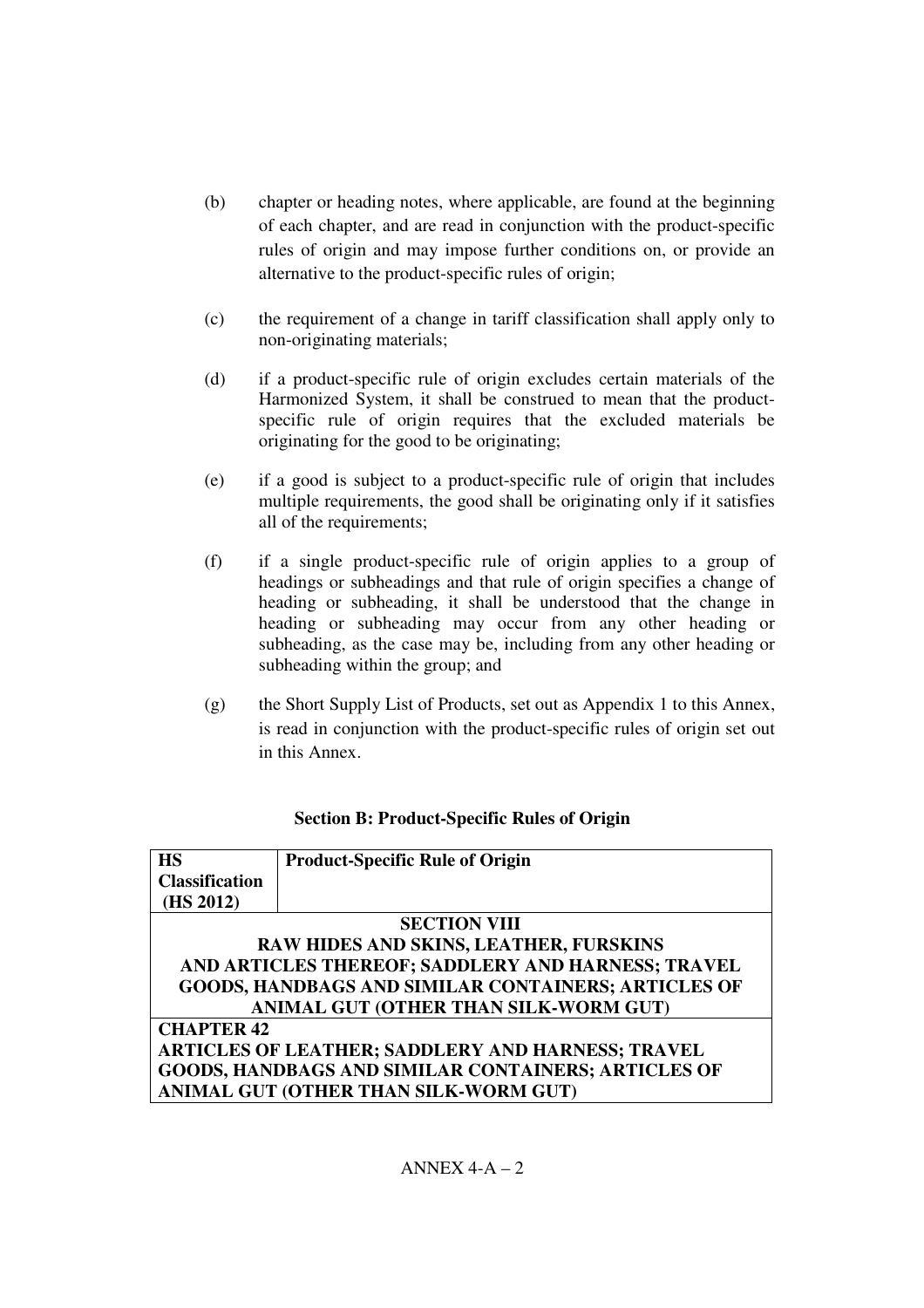| 4202.12           | A change to a good of subheading 4202.12 from any other           |
|-------------------|-------------------------------------------------------------------|
|                   | chapter, provided that the good is cut or knit to shape, or both, |
|                   | and sewn or otherwise assembled in the territory of one or more   |
|                   | of the Parties.                                                   |
| 4202.22           | A change to a good of subheading 4202.22 from any other           |
|                   | chapter, provided that the good is cut or knit to shape, or both, |
|                   | and sewn or otherwise assembled in the territory of one or more   |
|                   | of the Parties.                                                   |
| 4202.32           | A change to a good of subheading 4202.32 from any other           |
|                   | chapter, provided that the good is cut or knit to shape, or both, |
|                   | and sewn or otherwise assembled in the territory of one or more   |
|                   | of the Parties.                                                   |
| 4202.92           | A change to a good of subheading 4202.92 from any other           |
|                   | chapter, provided that the good is cut or knit to shape, or both, |
|                   | and sewn or otherwise assembled in the territory of one or more   |
|                   | of the Parties.                                                   |
|                   | <b>SECTION XI</b>                                                 |
|                   | <b>TEXTILES AND TEXTILE ARTICLES</b>                              |
| <b>CHAPTER 50</b> |                                                                   |
| <b>SILK</b>       |                                                                   |
| $50.01 - 50.02$   | A change to a good of heading 50.01 through 50.02 from any        |
|                   | other chapter.                                                    |
| $50.03 - 50.05$   | A change to a good of heading 50.03 through 50.05 from any        |
|                   | other heading.                                                    |
| 50.06             | A change to a good of heading 50.06 from any other heading,       |
|                   | except from heading 50.04 through 50.05.                          |
| 50.07             | A change to a good of heading 50.07 from any other heading.       |
|                   |                                                                   |
|                   |                                                                   |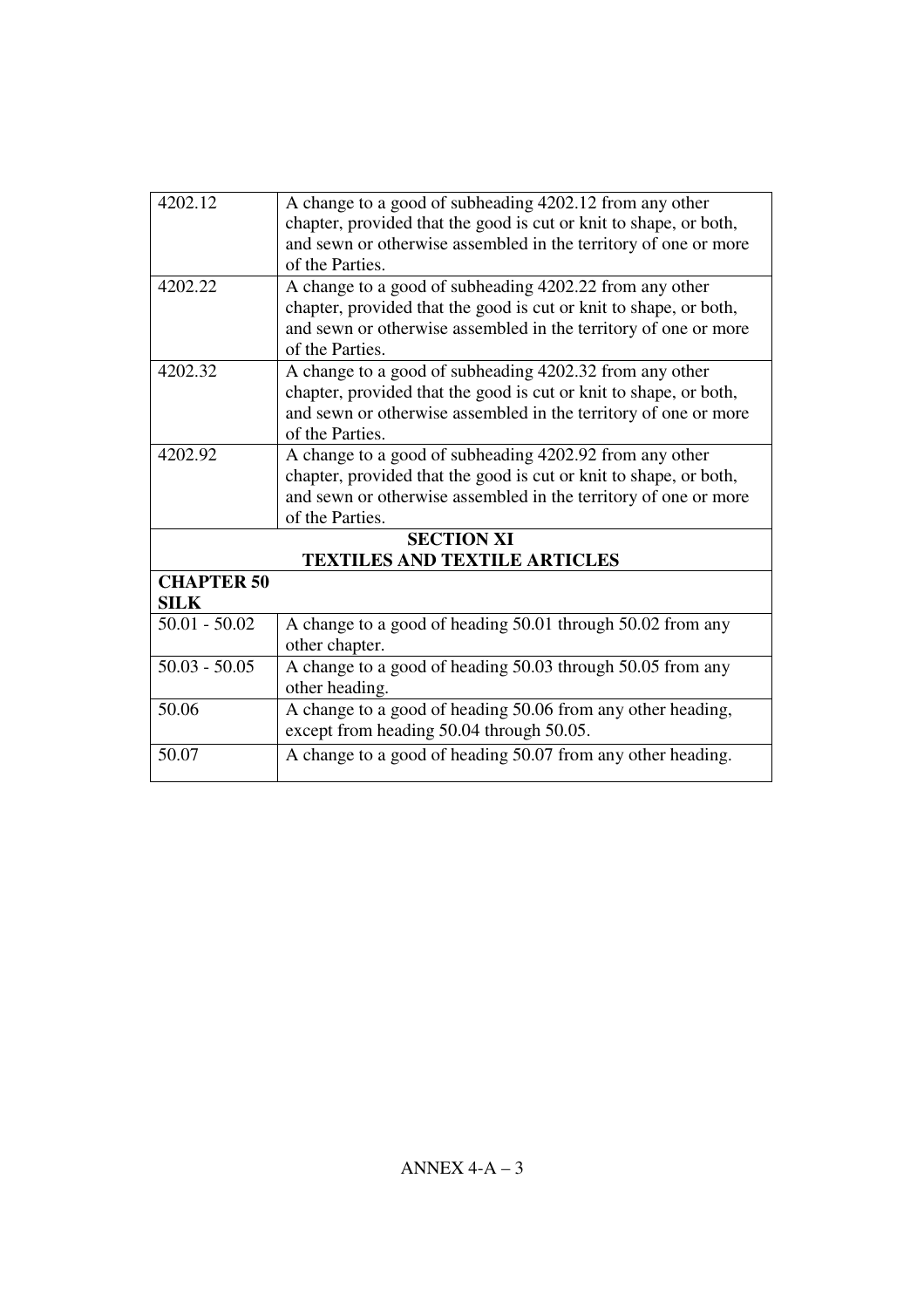| <b>CHAPTER 51</b><br>WOOL, FINE OR COARSE ANIMAL HAIR; HORSEHAIR YARN AND<br><b>WOVEN FABRIC</b> |                                                                                                                                                                                                                                                                                           |
|--------------------------------------------------------------------------------------------------|-------------------------------------------------------------------------------------------------------------------------------------------------------------------------------------------------------------------------------------------------------------------------------------------|
|                                                                                                  |                                                                                                                                                                                                                                                                                           |
| 51.03                                                                                            | A change to a good of heading 51.03 from any other heading.                                                                                                                                                                                                                               |
| $51.04 - 51.05$                                                                                  | A change to a good of heading 51.04 through 51.05 from any<br>other chapter.                                                                                                                                                                                                              |
| 51.06                                                                                            | A change to a good of heading 51.06 from any other heading,<br>except from heading 51.07 through 51.10.                                                                                                                                                                                   |
| 51.07                                                                                            | A change to a good of heading 51.07 from any other heading,<br>except from heading 51.06 or 51.08 through 51.10.                                                                                                                                                                          |
| 51.08                                                                                            | A change to a good of heading 51.08 from any other heading,<br>except from heading 51.06 through 51.07 or 51.09 through 51.10.                                                                                                                                                            |
| 51.09                                                                                            | A change to a good of heading 51.09 from any other heading,<br>except from heading 51.06 through 51.08 or 51.10.                                                                                                                                                                          |
| 51.10                                                                                            | A change to a good of heading 51.10 from any other heading,<br>except from heading 51.06 through 51.09.                                                                                                                                                                                   |
| 51.11                                                                                            | A change to a good of heading 51.11 from any other heading,<br>except from heading 51.06 through 51.10, 51.12 through 51.13,<br>52.05 through 52.06 or 54.01 through 54.02, subheading 5403.33<br>through 5403.39 or 5403.42 through 5403.49, or heading 54.04<br>or 55.09 through 55.10. |
| 51.12                                                                                            | A change to a good of heading 51.12 from any other heading,<br>except from heading 51.06 through 51.11, 51.13, 52.05 through<br>52.06 or 54.01 through 54.02, subheading 5403.33 through<br>5403.39 or 5403.42 through 5403.49, or heading 54.04 or 55.09<br>through $55.10$ .            |
| 51.13                                                                                            | A change to a good of heading 51.13 from any other heading,<br>except from heading 51.06 through 51.12, 52.05 through 52.06 or<br>54.01 through 54.02, subheading 5403.33 through 5403.39 or<br>5403.42 through 5403.49, or heading 54.04 or 55.09 through<br>55.10.                      |
| <b>CHAPTER 52</b><br><b>COTTON</b>                                                               |                                                                                                                                                                                                                                                                                           |
| $52.01 - 52.03$                                                                                  | A change to a good of heading 52.01 through 52.03 from any<br>other chapter.                                                                                                                                                                                                              |
| $52.04 - 52.07$                                                                                  | A change to a good of heading 52.04 through 52.07 from any<br>other chapter, except from heading 54.01 through 54.02,<br>subheading 5403.33 through 5403.39 or 5403.42 through<br>5405.00, or heading 55.01 through 55.07.                                                                |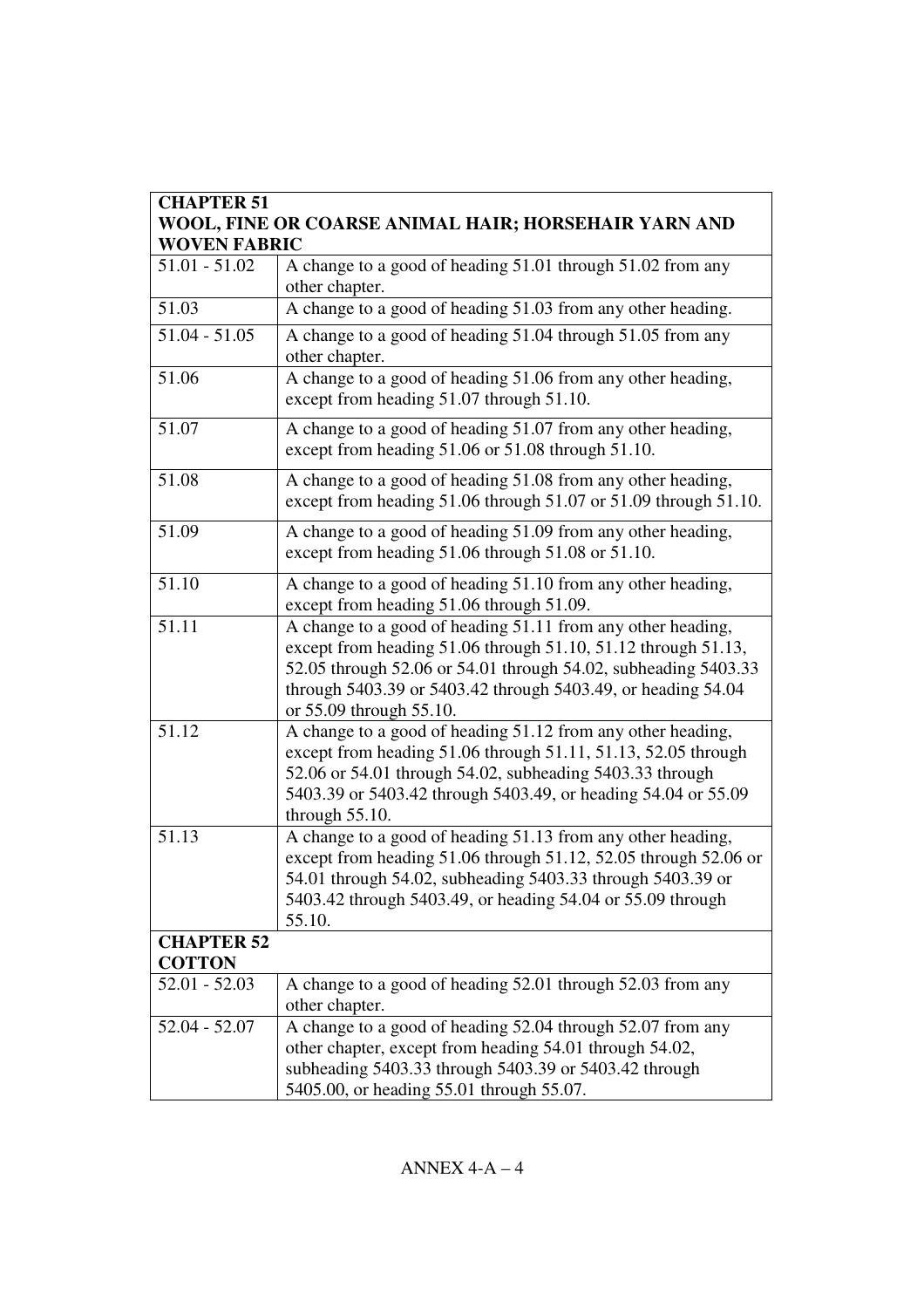| 52.08                        | A change to a good of heading 52.08 from any other heading,     |
|------------------------------|-----------------------------------------------------------------|
|                              | except from heading 51.06 through 51.13, 52.05 through 52.07,   |
|                              | 52.09 through 52.12 or 54.01 through 54.02, subheading 5403.33  |
|                              | through 5403.39 or 5403.42 through 5403.49, or heading 54.04    |
|                              | through 54.08 or 55.09 through 55.16.                           |
| 52.09                        | A change to a good of heading 52.09 from any other heading,     |
|                              | except from heading 51.06 through 51.13, 52.05 through 52.08,   |
|                              | 52.10 through 52.12 or 54.01 through 54.02, subheading 5403.33  |
|                              | through 5403.39 or 5403.42 through 5403.49, or heading 54.04    |
|                              | through 54.08 or 55.09 through 55.16.                           |
| 52.10                        | A change to a good of heading 52.10 from any other heading,     |
|                              | except from heading 51.06 through 51.13, 52.05 through 52.09,   |
|                              | 52.11 through 52.12 or 54.01 through 54.02, subheading 5403.33  |
|                              | through 5403.39 or 5403.42 through 5403.49, or heading 54.04    |
|                              | through 54.08 or 55.09 through 55.16.                           |
| 52.11                        | A change to a good of heading 52.11 from any other heading,     |
|                              | except from heading 51.06 through 51.13, 52.05 through 52.10,   |
|                              | 52.12 or 54.01 through 54.02, subheading 5403.33 through        |
|                              | 5403.39 or 5403.42 through 5403.49, or heading 54.04 through    |
|                              | 54.08 or 55.09 through 55.16.                                   |
| 52.12                        | A change to a good of heading 52.12 from any other heading,     |
|                              | except from heading 51.06 through 51.13, 52.05 through 52.11 or |
|                              | 54.01 through 54.02, subheading 5403.33 through 5403.39 or      |
|                              | 5403.42 through 5403.49, or heading 54.04 through 54.08 or      |
|                              | 55.09 through 55.16.                                            |
| <b>CHAPTER 53</b>            |                                                                 |
|                              | OTHER VEGETABLE TEXTILE FIBRES; PAPER YARN AND WOVEN            |
| <b>FABRICS OF PAPER YARN</b> |                                                                 |
| $5301.10 -$                  | A change to a good of subheading 5301.10 through 5301.29 from   |
| 5301.29                      | any other chapter.                                              |
| 5301.30                      | A change to a good of subheading 5301.30 from any other         |
|                              | heading.                                                        |
| $53.02 - 53.05$              | A change to a good of heading 53.02 through 53.05 from any      |
|                              | other chapter.                                                  |
| $53.06 - 53.11$              | A change to a good of heading 53.06 through 53.11 from any      |
|                              | other heading.                                                  |
| <b>CHAPTER 54</b>            |                                                                 |
|                              | MAN-MADE FILAMENTS; STRIP AND THE LIKE OF MAN-MADE              |
| <b>TEXTILE MATERIALS</b>     |                                                                 |
| $54.01 - 54.06$              | A change to a good of heading 54.01 through 54.06 from any      |
|                              | other chapter, except from heading 52.01 through 52.03, 55.01   |
|                              | through 55.07 or 55.09 through 55.11.                           |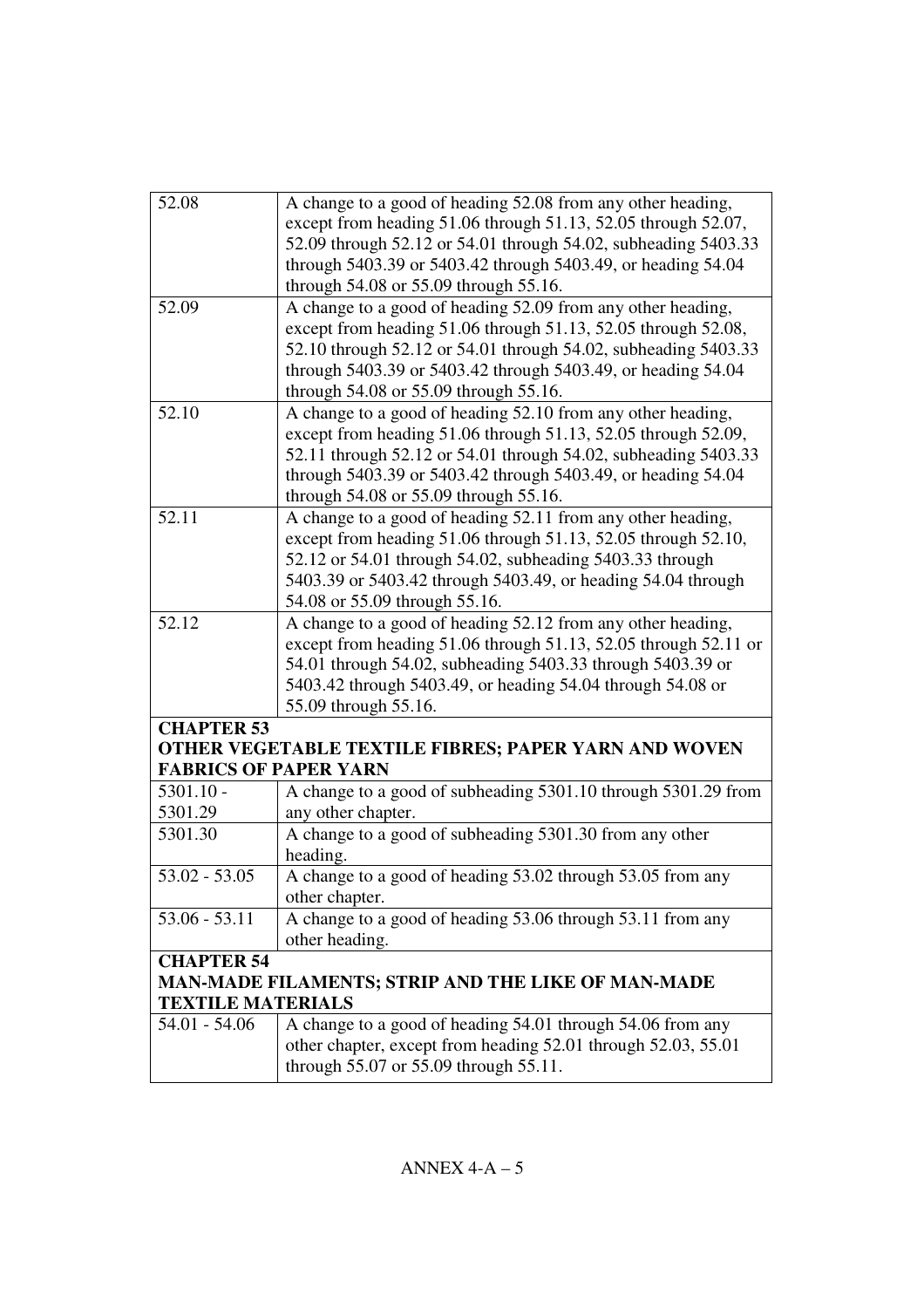| 54.07             | A change to a good of heading 54.07 from any other heading,<br>except from heading 51.06 through 51.13, 52.05 through 52.12 or<br>54.01 through 54.02, subheading 5403.33 through 5403.39 or<br>5403.42 through 5403.49, or heading 54.04 through 54.06, 54.08                                                                                                                                  |
|-------------------|-------------------------------------------------------------------------------------------------------------------------------------------------------------------------------------------------------------------------------------------------------------------------------------------------------------------------------------------------------------------------------------------------|
|                   | or 55.09 through 55.16.                                                                                                                                                                                                                                                                                                                                                                         |
| 54.08             | A change to a good of heading 54.08 from any other heading,<br>except from heading 51.06 through 51.13, 52.05 through 52.12 or<br>54.01 through 54.02, subheading 5403.33 through 5403.39 or<br>5403.42 through 5403.49, or heading 54.04 through 54.07, 55.09<br>through $55.16$ .                                                                                                             |
| <b>CHAPTER 55</b> |                                                                                                                                                                                                                                                                                                                                                                                                 |
|                   | <b>MAN-MADE STAPLE FIBRES</b>                                                                                                                                                                                                                                                                                                                                                                   |
| $55.01 - 55.02$   | A change to a good of heading 55.01 through 55.02 from any<br>other chapter.                                                                                                                                                                                                                                                                                                                    |
| 55.03             | A change to a good of heading 55.03 from any other chapter,<br>except from heading 52.01 through 52.03 or 54.01 through 54.02,<br>or subheading 5403.33 through 5403.39 or 5403.42 through<br>5405.00.                                                                                                                                                                                          |
| $55.04 - 55.05$   | A change to a good of heading 55.04 through 55.05 from any<br>other chapter, except from heading 54.01 through 54.06.                                                                                                                                                                                                                                                                           |
| $55.06 - 55.11$   | A change to a good of heading 55.06 through 55.11 from any<br>other chapter, except from heading 52.01 through 52.03 or 54.01<br>through $54.02$ , or subheading $5403.33$ through $5403.39$ or<br>5403.42 through 5405.00.                                                                                                                                                                     |
| $5512.11 -$       | A change to a good of subheading 5512.11 through 5512.21 from                                                                                                                                                                                                                                                                                                                                   |
| 5512.21           | any other heading, except from heading 51.06 through 51.13,<br>52.05 through 52.12 or 54.01 through 54.02, subheading 5403.33<br>through 5403.39 or 5403.42 through 5403.49, or heading 54.04<br>through 54.08 or 55.09 through 55.11, subheading 5512.29<br>through 5512.99, or heading 55.13 through 55.16.                                                                                   |
| 5512.29           | A change to a good of subheading 5512.29 from any other<br>heading, except from heading 51.06 through 51.10, 52.05<br>through 52.06 or 54.01 through 54.02, subheading 5403.33<br>through 5403.39 or 5403.42 through 5403.49, or heading 54.04<br>through 54.08 or 55.09 through 55.11, subheading 5512.11<br>through 5512.21 or 5512.91 through 5512.99, or heading 55.13<br>through $55.16$ . |
| 5512.91 -         | A change to a good of subheading 5512.91 through 5512.99 from                                                                                                                                                                                                                                                                                                                                   |
| 5512.99           | any other heading, except from heading 51.06 through 51.13,<br>52.05 through 52.12 or 54.01 through 54.02, subheading 5403.33<br>through 5403.39 or 5403.42 through 5403.49, or heading 54.04<br>through $54.08$ or $55.09$ through $55.11$ , subheading $5512.11$<br>through $5512.29$ , or heading $55.13$ through $55.16$ .                                                                  |
|                   |                                                                                                                                                                                                                                                                                                                                                                                                 |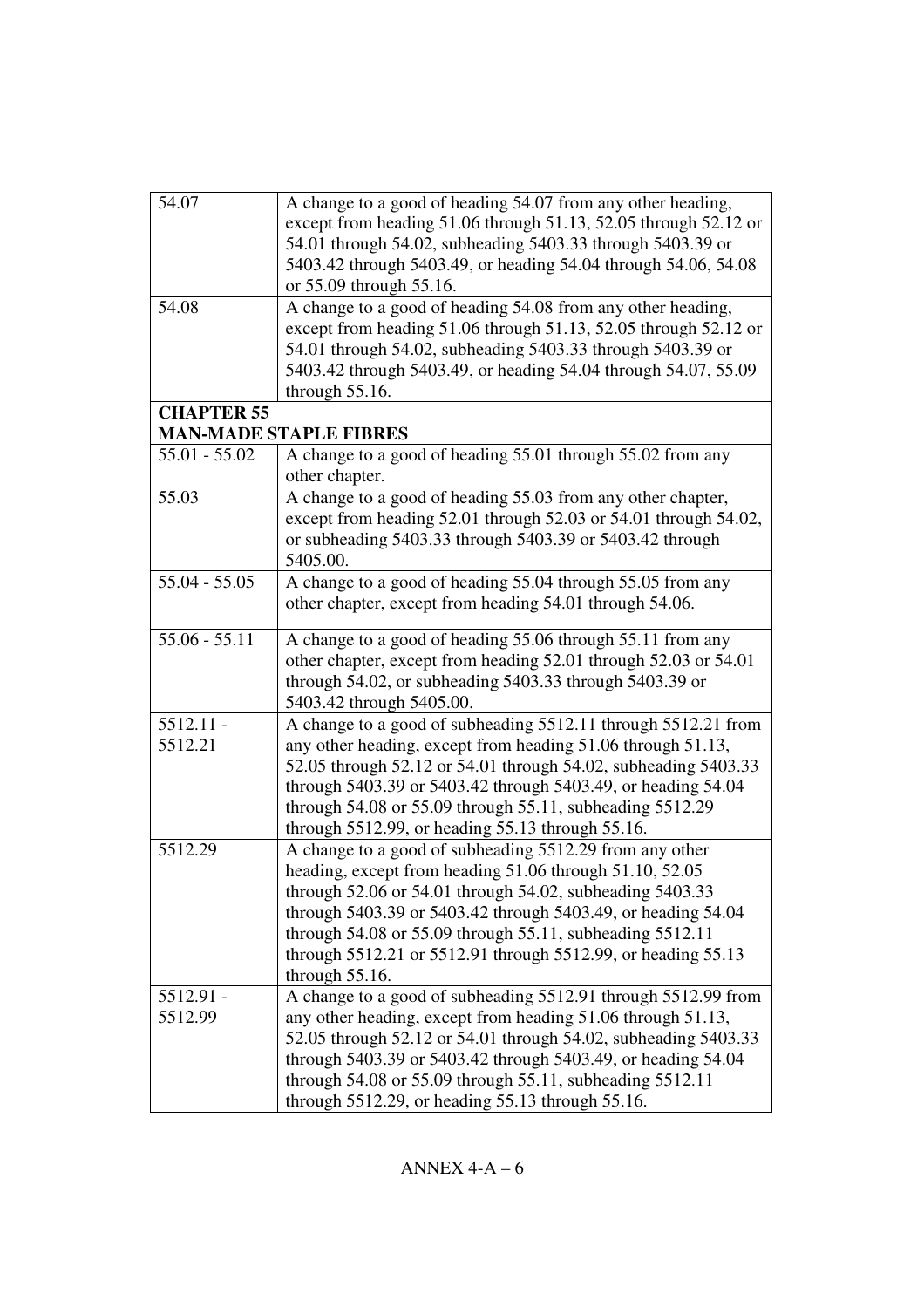55.13 A change to a good of heading 55.13 from any other heading, (n)-3.71693(g)6.56299(,) 55.13 A change to a good of heading 55.13 from any other heading, (n)-3.71693(g)6.56299(,). 55.13 A change to a good of heading 55.13 from any other heading, (n)-3.71693(g)6.56299(,). 55.13 A change to a good of heading 55.13 from any other heading, (n)-3.71693(g)6.56299(,).  $55.13$  A change to a good of heading 55.13 from any other heading, (n)-3.71693(g)6.56299(,)3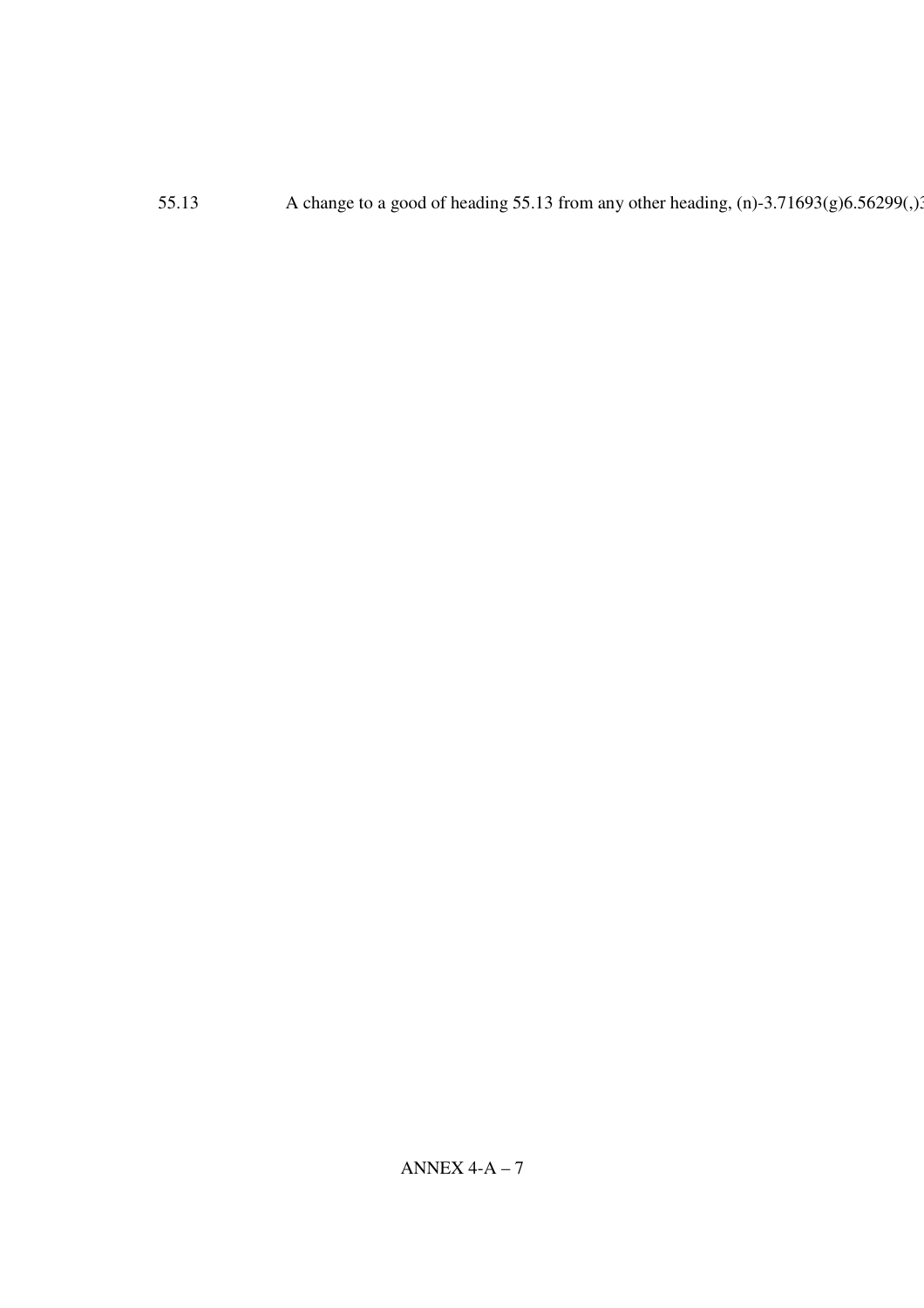|                       | 5403.33 through 5403.39 or 5403.42 through 5403.49, or heading  |
|-----------------------|-----------------------------------------------------------------|
|                       | 54.04 through 54.08, or chapter 55.                             |
| 56.08                 | A change to a good of heading 56.08 from any other chapter,     |
|                       | except from heading 51.06 through 51.13, 52.05 through 52.12,   |
|                       | 53.06 through 53.08 or 53.10 through 53.11, subheading 5402.31  |
|                       | through 5402.69, heading 54.04 or 54.06 through 54.08,          |
|                       | subheading 5501.20 through 5501.90 or 5503.20 through           |
|                       | 5503.40, heading 55.05, subheading 5506.20 through 5506.90, or  |
|                       | heading 55.09 through 55.16.                                    |
| 56.09                 | A change to a good of heading 56.09 from any other chapter,     |
|                       | except from heading 51.06 through 51.10, 52.04 through 52.07 or |
|                       | 54.01 through 54.02, subheading 5403.33 through 5403.39 or      |
|                       | 5403.42 through 5406.00, or heading 55.01 through 55.11.        |
| <b>CHAPTER 57</b>     |                                                                 |
|                       | <b>CARPETS AND OTHER TEXTILE FLOOR COVERINGS</b>                |
| $57.01 - 57.05$       | A change to a good of heading 57.01 through 57.05 from any      |
|                       | other chapter.                                                  |
| <b>CHAPTER 58</b>     |                                                                 |
|                       | SPECIAL WOVEN FABRICS; TUFTED TEXTILE FABRICS; LACE;            |
|                       | <b>TAPESTRIES; TRIMMINGS; EMBROIDERY</b>                        |
| $58.01 - 58.03$       | A change to a good of heading 58.01 through 58.03 from any      |
|                       | other chapter, except from heading 51.11 through 51.13, 52.04   |
|                       | through 52.12 or 54.01 through 54.02, subheading 5403.33        |
|                       | through 5403.39 or 5403.42 through 5403.49, or heading 54.04    |
|                       | through 54.08, or chapter 55.                                   |
| 5804.10               | A change to a good of subheading 5804.10 from any other         |
|                       | chapter, except from heading 51.11 through 51.13, 52.04         |
|                       | through 52.12 or 54.01 through 54.02, subheading 5403.33        |
|                       | through 5403.39 or 5403.42 through 5403.49, or heading 54.04    |
|                       | through 54.08, or chapter 55.                                   |
| 5804.21 -             | A change to a good of subheading 5804.21 through 5804.30 from   |
| 5804.30               | any other chapter.                                              |
| $58.05 - 58.11$       | A change to a good of heading 58.05 through 58.11 from any      |
|                       | other chapter, except from heading 51.11 through 51.13, 52.04   |
|                       | through 52.12 or 54.01 through 54.02, subheading 5403.33        |
|                       | through 5403.39 or 5403.42 through 5403.49, or heading 54.04    |
|                       | through 54.08, or chapter 55.                                   |
| <b>CHAPTER 59</b>     |                                                                 |
|                       | <b>IMPREGNATED, COATED, COVERED OR LAMINATED TEXTILE</b>        |
|                       | <b>FABRICS; TEXTILE ARTICLES OF A KIND SUITABLE FOR</b>         |
| <b>INDUSTRIAL USE</b> |                                                                 |
| 59.01                 | A change to a good of heading 59.01 from any other chapter,     |
|                       | except from heading 52.08 through 52.12, 54.07 through 54.08 or |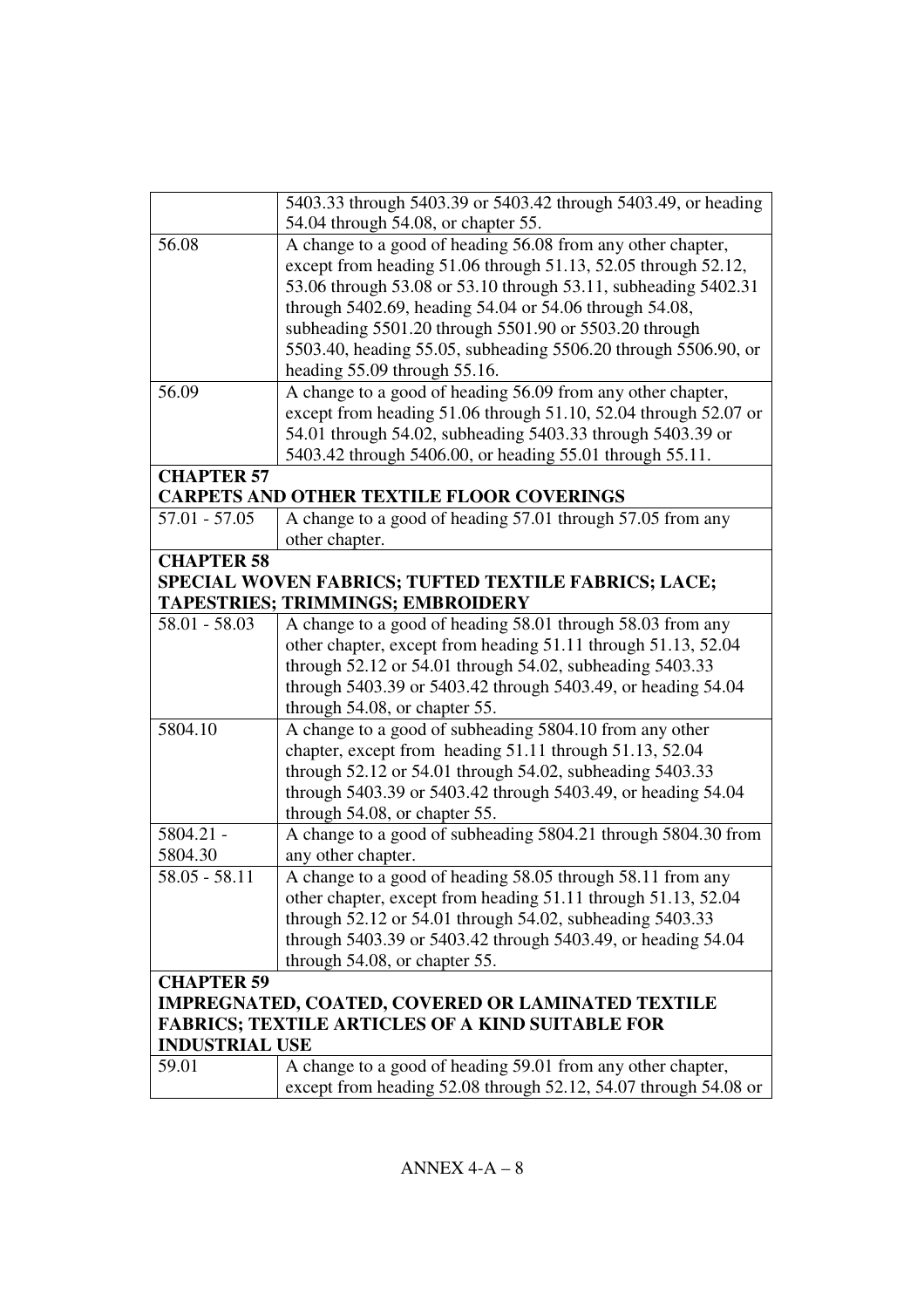|                                                                                                          | 55.12 through 55.16.                                                                                                                                                                                                                                                                                        |
|----------------------------------------------------------------------------------------------------------|-------------------------------------------------------------------------------------------------------------------------------------------------------------------------------------------------------------------------------------------------------------------------------------------------------------|
| 59.02                                                                                                    | A change to a good of heading 59.02 from any other heading,<br>except from heading 52.04 through 52.12 or 54.01 through<br>54.02, subheading 5403.33 through 5403.39 or 5403.42 through<br>5403.49, or heading 54.04 through 54.08, or chapter 55.                                                          |
| $59.03 - 59.08$                                                                                          | A change to a good of heading 59.03 through 59.08 from any<br>other chapter, except from heading 52.08 through 52.12, 54.07<br>through 54.08 or 55.12 through 55.16.                                                                                                                                        |
| 59.09                                                                                                    | A change to a good of heading 59.09 from any other chapter,<br>except from heading 52.08 through 52.12 or 54.01 through 54.02,<br>subheading 5403.33 through 5403.39 or 5403.42 through<br>5403.49, or heading 54.04 through 54.08 or 55.12 through 55.16.                                                  |
| 59.10                                                                                                    | A change to a good of heading 59.10 from any other heading,<br>except from heading 52.04 through 52.12 or 54.01 through 54.02,<br>subheading 5403.33 through 5403.39 or 5403.42 through<br>5403.49, or heading 54.04 through 54.08, or chapter 55.                                                          |
| 59.11                                                                                                    | A change to a good of heading 59.11 from any other chapter,<br>except from heading 51.11 through 51.13, 52.08 through 52.12,<br>54.07 through 54.08 or 55.12 through 55.16.                                                                                                                                 |
| <b>CHAPTER 60</b><br><b>KNITTED OR CROCHETED FABRICS</b>                                                 |                                                                                                                                                                                                                                                                                                             |
| 6001.10                                                                                                  | A change to a good of subheading 6001.10 from any other<br>chapter, except from heading 51.06 through 51.13, chapter 52,<br>heading 54.01 through 54.02, subheading 5403.33 through<br>5403.39 or 5403.42 through 5403.49, or heading 54.04 through<br>54.08, or chapter 55.                                |
| $6001.21 -$<br>6001.99                                                                                   | A change to a good of subheading 6001.21 through 6001.99 from<br>any other chapter, except from heading 51.06 through 51.13,<br>chapter 52, heading 54.01 through 54.02, subheading 5403.33<br>through 5403.39 or 5403.42 through 5403.49, or heading 54.04<br>through 54.08, chapter 55, or heading 56.06. |
| $60.02 - 60.06$                                                                                          | A change to a good of heading 60.02 through 60.06 from any<br>other chapter, except from heading 51.06 through 51.13, chapter<br>52, heading 54.01 through 54.02, subheading 5403.33 through<br>5403.39 or 5403.42 through 5403.49, or heading 54.04 through<br>54.08, chapter 55 or heading 56.06.         |
| <b>CHAPTER 61</b><br><b>ARTICLES OF APPAREL AND CLOTHING ACCESSORIES, KNITTED</b><br><b>OR CROCHETED</b> |                                                                                                                                                                                                                                                                                                             |
| <b>Chapter Note 1:</b>                                                                                   |                                                                                                                                                                                                                                                                                                             |
|                                                                                                          | For the purposes of determining whether a good of this chapter is originating, the<br>rule applicable to that good shall apply only to the component that determines the<br>tariff classification of the good and such component must satisfy the requirements                                              |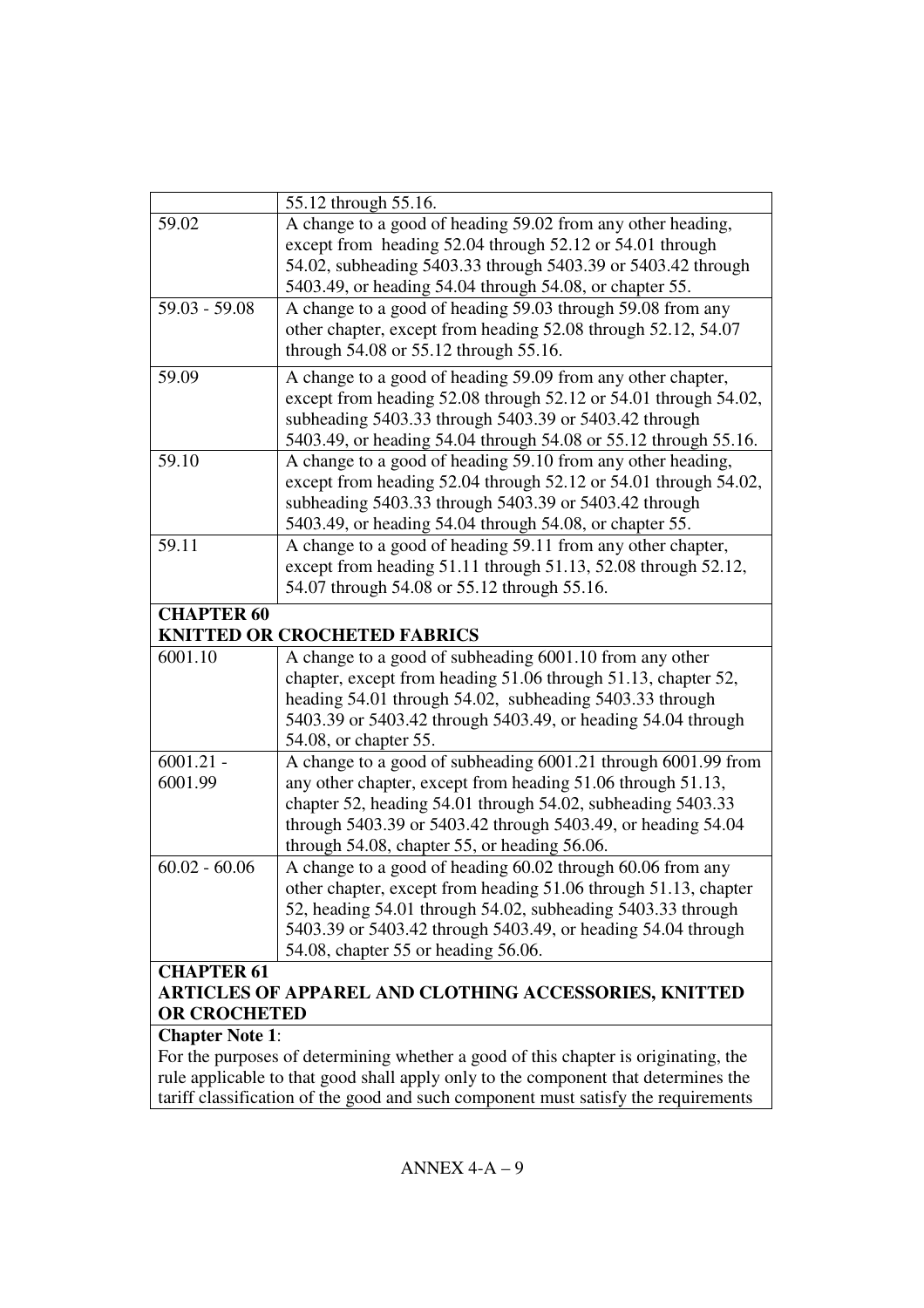of the change in tariff classification set out in the rule for that good.

# **Chapter Note 2:**

Notwithstanding Chapter Note 1, a good of this chapter containing fabrics of subheading 5806.20 or heading 60.02 is originating only if such fabrics are both formed and finished from yarn that is formed and finished in the territory of one or more of the Parties.

## **Chapter Note 3:**

Notwithstanding Chapter Note 1, a good of this chapter containing sewing thread of heading 52.04, 54.01 or 55.08, or yarn of heading 54.02 used as sewing thread is originating only if such sewing thread is both formed and finished in the territory of one or more of the Parties.

| $61.01 - 61.09$        | A change to a good of heading 61.01 through 61.09 from any<br>other chapter, except from heading 51.06 through 51.13, 52.04<br>through 52.12 or 54.01 through 54.02, subheading 5403.33<br>through 5403.39 or 5403.42 through 5403.49, or heading 54.04<br>through 54.08, 55.08 through 55.16, 56.06 or 60.01 through<br>60.06, provided the good is cut or knit to shape, or both, and                                                                                          |
|------------------------|----------------------------------------------------------------------------------------------------------------------------------------------------------------------------------------------------------------------------------------------------------------------------------------------------------------------------------------------------------------------------------------------------------------------------------------------------------------------------------|
|                        | sewn or otherwise assembled in the territory of one or more of<br>the Parties.                                                                                                                                                                                                                                                                                                                                                                                                   |
| 6110.11                | A change to a good of subheading 6110.11 from any other<br>chapter, except from heading 51.06 through 51.13, 52.04 through<br>52.12 or 54.01 through 54.02, subheading 5403.33 through<br>5403.39 or 5403.42 through 5403.49, or heading 54.04 through<br>54.08, 55.08 through 55.16 or 60.01 through 60.06, provided the<br>good is cut or knit to shape, or both, and sewn or otherwise<br>assembled in the territory of one or more of the Parties.                           |
| $6110.12 -$<br>6110.19 | A change to a good of subheading 6110.12 through 6110.19 from<br>any other chapter, except from heading 51.06 through 51.13,<br>52.04 through 52.12 or 54.01 through 54.02, subheading 5403.33<br>through 5403.39 or 5403.42 through 5403.49, or heading 54.04<br>through 54.08, 55.08 through 55.16, 56.06 or 60.01 through<br>60.06, provided the good is cut or knit to shape, or both, and<br>sewn or otherwise assembled in the territory of one or more of<br>the Parties. |
| 6110.20                | A change to a good of subheading 6110.20 from any other<br>chapter, except from heading 51.06 through 51.13, 52.04 through<br>52.12 or 54.01 through 54.02, subheading 5403.33 through<br>5403.39 or 5403.42 through 5403.49, or heading 54.04 through<br>54.08, 55.08 through 55.16 or 60.01 through 60.06, provided the<br>good is cut or knit to shape, or both, and sewn or otherwise<br>assembled in the territory of one or more of the Parties.                           |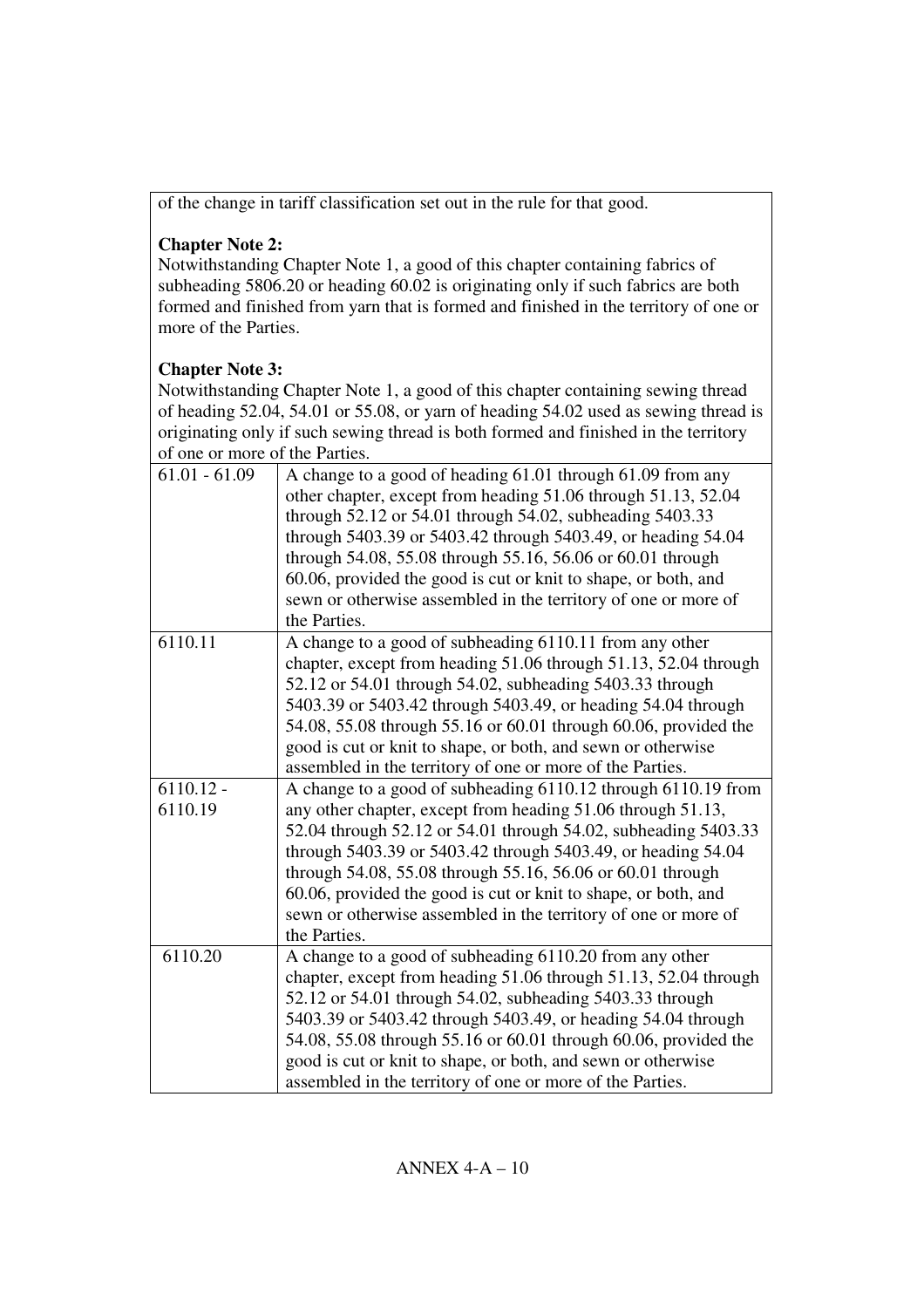| 6110.30         | A change to a good of subheading 6110.30 from any other<br>chapter, except from heading 51.06 through 51.13, 52.04 through<br>52.12 or 54.01 through 54.02, subheading 5403.33 through<br>5403.39 or 5403.42 through 5403.49, or heading 54.04 through<br>54.08 or 55.03, subheading 5506.30, or heading 55.08 through<br>55.16 or 60.01 through 60.06, provided the good is cut or knit to<br>shape, or both, and sewn or otherwise assembled in the territory<br>of one or more of the Parties. |
|-----------------|---------------------------------------------------------------------------------------------------------------------------------------------------------------------------------------------------------------------------------------------------------------------------------------------------------------------------------------------------------------------------------------------------------------------------------------------------------------------------------------------------|
| 6110.90         | A change to a good of subheading 6110.90 from any other<br>chapter, except from heading 51.06 through 51.13, 52.04 through<br>52.12 or 54.01 through 54.02, subheading 5403.33 through<br>5403.39 or 5403.42 through 5403.49, or heading 54.04 through<br>54.08, 55.08 through 55.16, 56.06 or 60.01 through 60.06,<br>provided the good is cut or knit to shape, or both, and sewn or<br>otherwise assembled in the territory of one or more of the Parties.                                     |
| 6111.20         | A change to a good of subheading 6111.20 from any other<br>chapter, except from heading 51.06 through 51.13, 52.04 through<br>52.12 or 54.01 through 54.02, subheading 5403.33 through<br>5403.39 or 5403.42 through 5403.49, or heading 54.04 through<br>54.08, 55.08 through 55.16 or 60.01 through 60.06, provided the<br>good is cut or knit to shape, or both, and sewn or otherwise<br>assembled in the territory of one or more of the Parties.                                            |
| 6111.30         | A change to a good of subheading 6111.30 from any other<br>chapter, provided the good is cut or knit to shape, or both, and<br>sewn or otherwise assembled in the territory of one or more of<br>the Parties.                                                                                                                                                                                                                                                                                     |
| 6111.90         | A change to a good of subheading 6111.90 from any other<br>chapter, except from heading 51.06 through 51.13, 52.04 through<br>52.12 or 54.01 through 54.02, subheading 5403.33 through<br>5403.39 or 5403.42 through 5403.49, or heading 54.04 through<br>54.08, 55.08 through 55.16, 56.06 or 60.01 through 60.06,<br>provided the good is cut or knit to shape, or both, and sewn or<br>otherwise assembled in the territory of one or more of the Parties.                                     |
| $61.12 - 61.14$ | A change to a good of heading 61.12 through 61.14 from any<br>other chapter, except from heading 51.06 through 51.13, 52.04<br>through 52.12 or 54.01 through 54.02, subheading 5403.33<br>through 5403.39 or 5403.42 through 5403.49, or heading 54.04<br>through 54.08, 55.08 through 55.16, 56.06 or 60.01 through<br>60.06, provided the good is cut or knit to shape, or both, and<br>sewn or otherwise assembled in the territory of one or more of<br>the Parties.                         |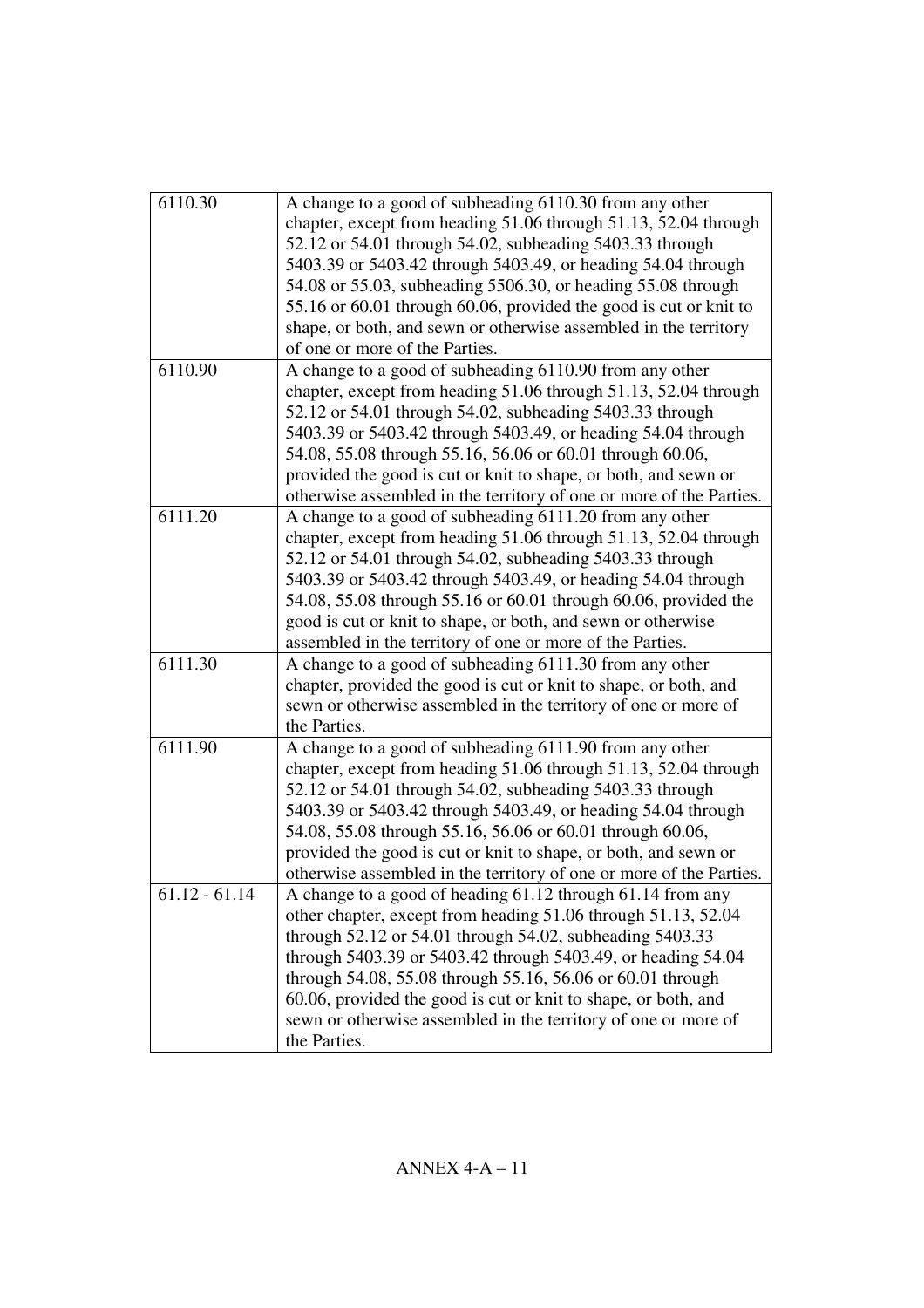| 61.15             | A change to a good of heading 61.15 from any other chapter,<br>except from heading 51.06 through 51.13, 52.04 through 52.12 or<br>54.01 through 54.02, subheading 5403.33 through 5403.39 or<br>5403.42 through 5403.49, or heading 54.04 through 54.08, 55.08 |
|-------------------|----------------------------------------------------------------------------------------------------------------------------------------------------------------------------------------------------------------------------------------------------------------|
|                   | through $55.16$ or $60.01$ through $60.06$ , provided the good is cut or                                                                                                                                                                                       |
|                   | knit to shape, or both, and sewn or otherwise assembled in the                                                                                                                                                                                                 |
|                   | territory of one or more of the Parties.                                                                                                                                                                                                                       |
| $61.16 - 61.17$   | A change to a good of heading 61.16 through 61.17 from any                                                                                                                                                                                                     |
|                   | other chapter, except from heading 51.06 through 51.13, 52.04                                                                                                                                                                                                  |
|                   | through 52.12 or 54.01 through 54.02, subheading 5403.33                                                                                                                                                                                                       |
|                   | through 5403.39 or 5403.42 through 5403.49, or heading 54.04                                                                                                                                                                                                   |
|                   | through 54.08, 55.08 through 55.16, 56.06 or 60.01 through                                                                                                                                                                                                     |
|                   | 60.06, provided the good is cut or knit to shape, or both, and                                                                                                                                                                                                 |
|                   | sewn or otherwise assembled in the territory of one or more of                                                                                                                                                                                                 |
|                   | the Parties.                                                                                                                                                                                                                                                   |
| <b>CHAPTER 62</b> |                                                                                                                                                                                                                                                                |

## **ARTICLES OF APPAREL AND CLOTHING ACCESSORIES, NOT KNITTED OR CROCHETED**

### **Chapter Note 1**:

For the purposes of determining whether a good of this chapter is originating, the rule applicable to that good shall only apply to the component that determines the tariff classification of the good and such component must satisfy the requirements of the change in tariff classification set out in the rule for that good.

## **Chapter Note 2:**

Notwithstanding Chapter Note 1, a good of this chapter, other than a good of subheading 6212.10, containing fabrics of subheading 5806.20 or heading 60.02 is originating only if such fabrics are both formed and finished from yarn that is formed and finished in the territory of one or more of the Parties.

## **Chapter Note 3:**

Notwithstanding Chapter Note 1, a good of this chapter containing sewing thread of heading 52.04, 54.01, or 55.08, or yarn of heading 54.02 used as sewing thread is originating only if such sewing thread is both formed and finished in the territory of one or more of the Parties.

## **Chapter Note 4:**

Notwithstanding the textile and apparel specific rules of origin set out in this Annex, the traditional Japanese garment, kimono, or garment accessory, obi, satisfying the following requirements, is an originating good, provided that the good is made with fabrics produced in the territory of one or more of the Parties, and is both cut and sewn or otherwise assembled in the territory of one or more of the Parties.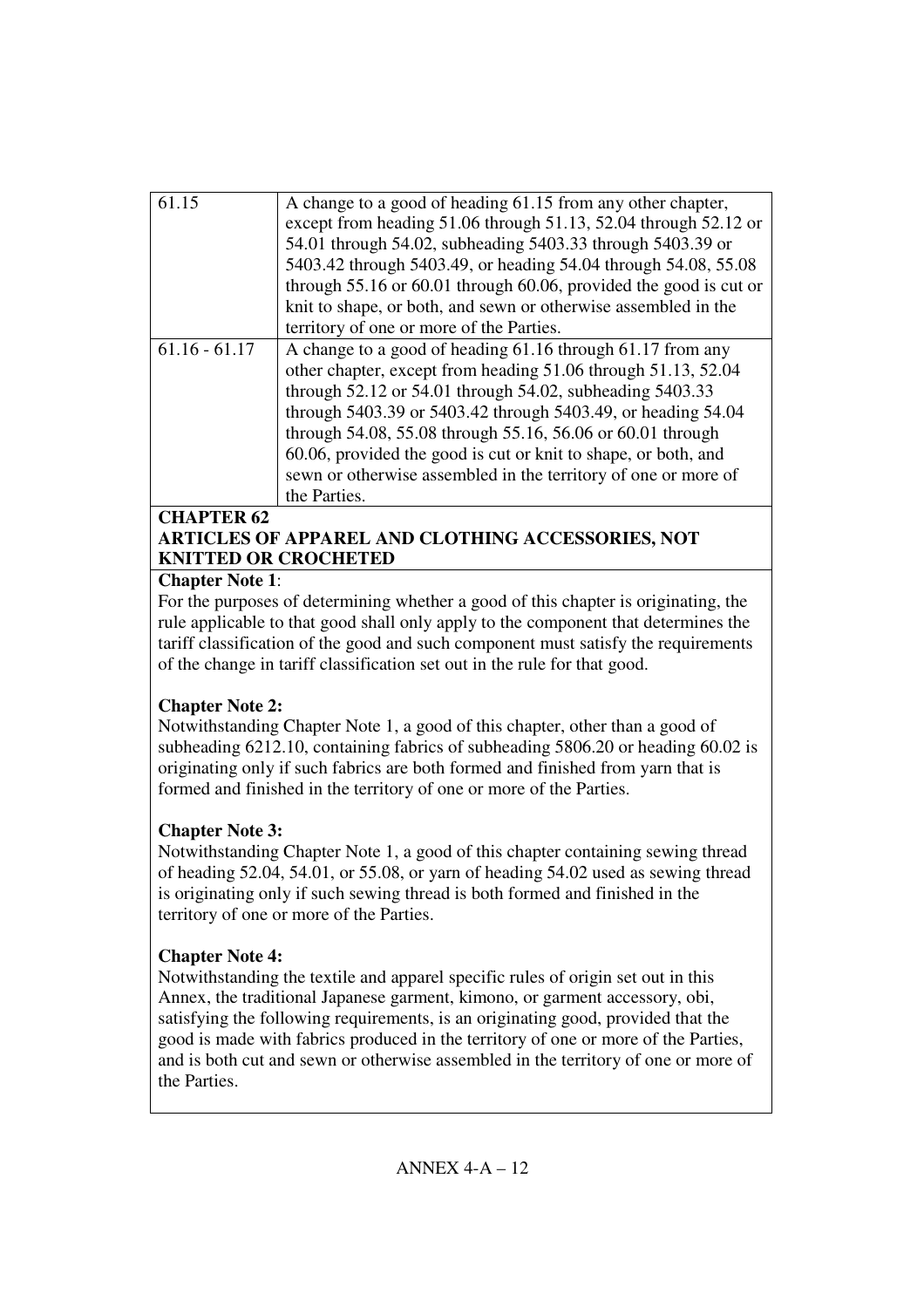Women's or girls' kimono:

For the purposes of this chapter, a kimono for women or girls is a garment worn by being wrapped around the body, is usually secured with a sash called an obi, and is:

(a) classified in subheading 6208.99 for an undergarment, or 6211.49 for an outer garment;

(b) made by cutting a 100 per cent silk woven fabric in five or more panels and by assembling and sewing them;

(c) of 60 centimetres or more but not exceeding 75 centimetres in width between spine and wrist; and

(d) with sleeves not fully attached to the body side and not sewn shut on the body side.

Men's or boys' kimono:

For the purposes of this chapter, a kimono for men or boys is a garment worn by being wrapped around the body, is usually secured with a sash called an obi, and is:

(a) classified in subheading 6207.99 for an undergarment, or 6211.39 for an outer garment;

(b) made by cutting a 100 per cent silk woven fabric in five or more panels and by assembling and sewing them;

(c) of 60 centimetres or more but not exceeding 75 centimetres in width between spine and wrist; and

(d) with sleeves almost fully attached to the body side and sewn shut on the body side.

Obi (heading 62.17):

For the purposes of this chapter, an obi is a garment accessory used as a sash that is wrapped and tied over a kimono, and is:

(a) classified in subheading 6217.10 or 6217.90;

(b) of a length of three through five metres and a width of 15 through 70 centimetres;

(c) made by assembling and sewing two different woven silk fabrics into a bagshaped form, or by folding in half and sewing one woven silk fabric into a bagshaped form;

(d) rectangular; and

(e) used only with kimonos.

| $62.01 - 62.08$ | A change to a good of heading 62.01 through 62.08 from any         |
|-----------------|--------------------------------------------------------------------|
|                 | other chapter, except from heading 51.06 through 51.13, 52.04      |
|                 | through 52.12 or 54.01 through 54.02, subheading 5403.33           |
|                 | through 5403.39 or 5403.42 through 5403.49, or heading 54.04       |
|                 | through 54.08, 55.08 through 55.16, 58.01 through 58.02 or         |
|                 | 60.01 through 60.06, provided the good is cut or knit to shape, or |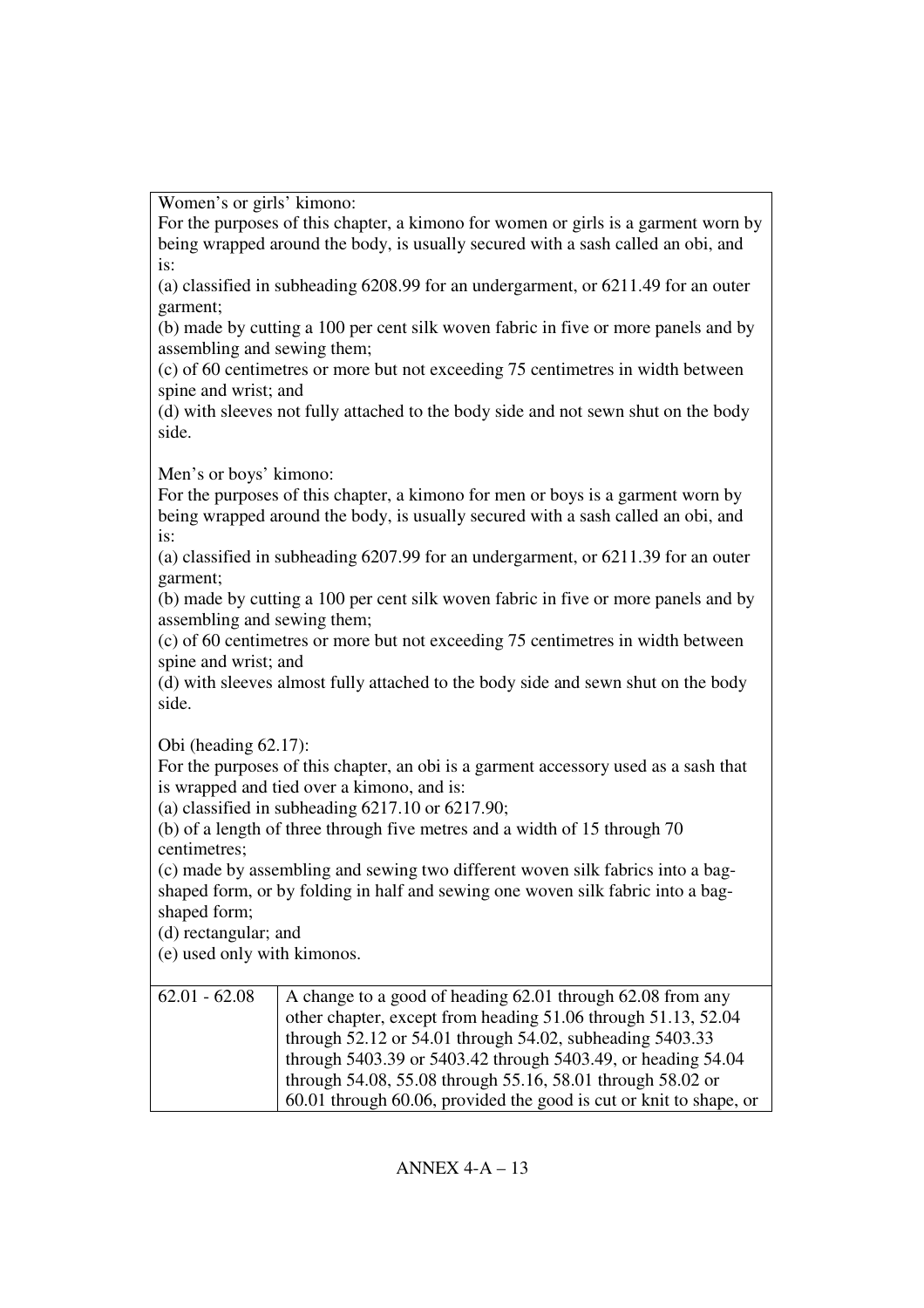|                 | both, and sewn or otherwise assembled in the territory of one or<br>more of the Parties.                                                                                                                                                                                                                                                                                                                                                                                                |
|-----------------|-----------------------------------------------------------------------------------------------------------------------------------------------------------------------------------------------------------------------------------------------------------------------------------------------------------------------------------------------------------------------------------------------------------------------------------------------------------------------------------------|
| 6209.20         | A change to a good of subheading 6209.20 from any other<br>chapter, except from heading 51.06 through 51.13, 52.04 through<br>52.12 or 54.01 through 54.02, subheading 5403.33 through<br>5403.39 or 5403.42 through 5403.49, or heading 54.04 through<br>54.08, 55.08 through 55.16, 58.01 through 58.02 or 60.01<br>through 60.06, provided the good is cut or knit to shape, or both,<br>and sewn or otherwise assembled in the territory of one or more<br>of the Parties.          |
| 6209.30         | A change to a good of subheading 6209.30 from any other<br>chapter, provided the good is cut or knit to shape, or both, and<br>sewn or otherwise assembled in the territory of one or more of<br>the Parties.                                                                                                                                                                                                                                                                           |
| 6209.90         | A change to a good of subheading 6209.90 from any other<br>chapter, except from heading 51.06 through 51.13, 52.04 through<br>52.12 or 54.01 through 54.02, subheading 5403.33 through<br>5403.39 or 5403.42 through 5403.49, or heading 54.04 through<br>54.08, 55.08 through 55.16, 58.01 through 58.02 or 60.01<br>through 60.06, provided the good is cut or knit to shape, or both,<br>and sewn or otherwise assembled in the territory of one or more<br>of the Parties.          |
| $62.10 - 62.11$ | A change to a good of heading 62.10 through 62.11 from any<br>other chapter, except from heading 51.06 through 51.13, 52.04<br>through 52.12 or 54.01 through 54.02, subheading 5403.33<br>through 5403.39 or 5403.42 through 5403.49, or heading 54.04<br>through 54.08, 55.08 through 55.16, 58.01 through 58.02 or<br>60.01 through 60.06, provided the good is cut or knit to shape, or<br>both, and sewn or otherwise assembled in the territory of one or<br>more of the Parties. |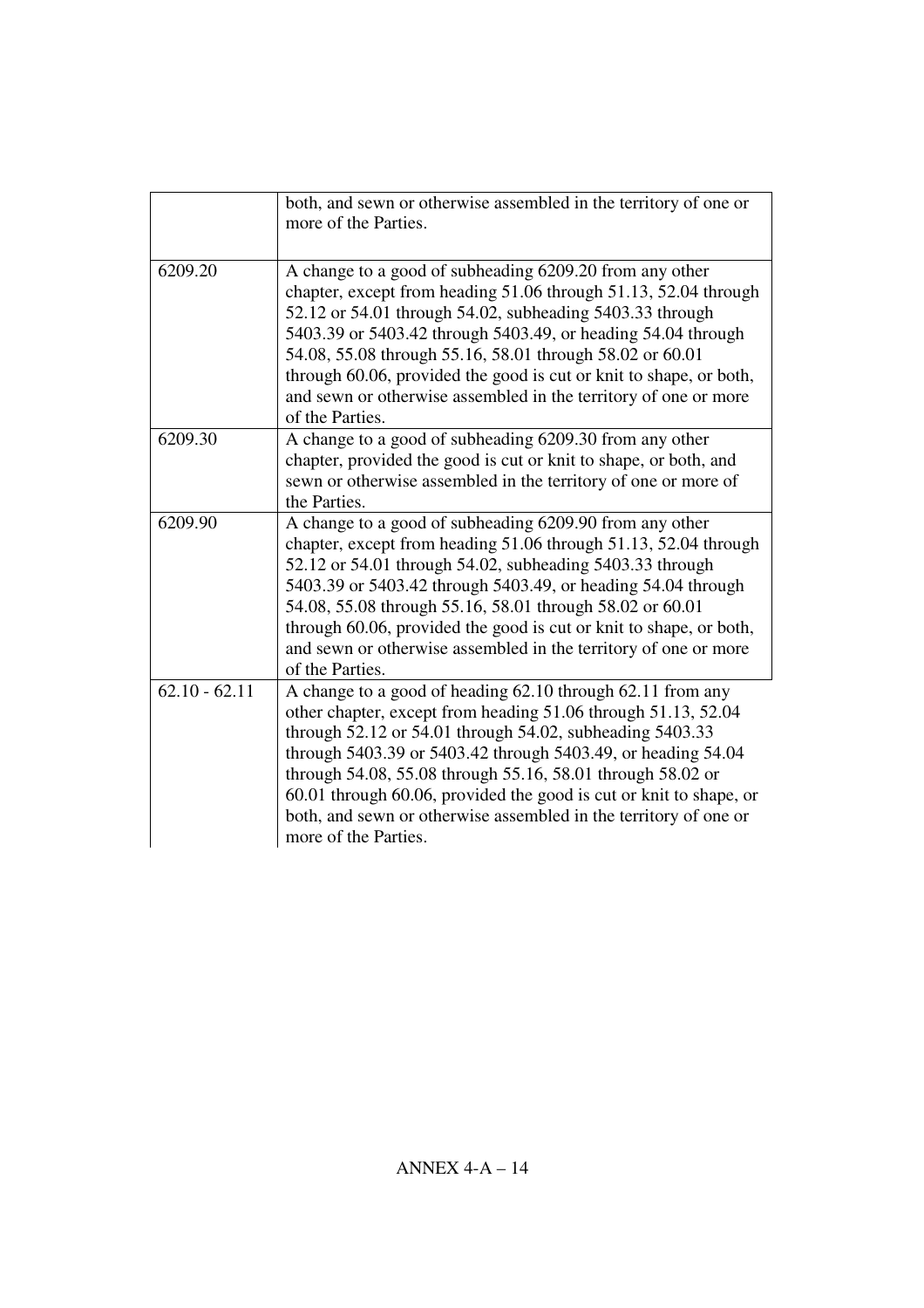| $62.13 - 62.17$        | A change to a good of heading 62.13 through 62.17 from any                         |
|------------------------|------------------------------------------------------------------------------------|
|                        | other chapter, except from heading 51.06 through 51.13, 52.04                      |
|                        | through 52.12 or 54.01 through 54.02, subheading 5403.33                           |
|                        | through 5403.39 or 5403.42 through 5403.49, or heading 54.04                       |
|                        | through 54.08, 55.08 through 55.16, 56.06, 58.01 through 58.02                     |
|                        | or 60.01 through 60.06, provided the good is cut or knit to shape,                 |
|                        | or both, and sewn or otherwise assembled in the territory of one                   |
|                        | or more of the Parties.                                                            |
| <b>CHAPTER 63</b>      |                                                                                    |
|                        | OTHER MADE UP TEXTILE ARTICLES; SETS; WORN CLOTHING                                |
|                        | AND WORN TEXTILE ARTICLES; RAGS                                                    |
| <b>Chapter Note 1:</b> |                                                                                    |
|                        | For the purposes of determining whether a good of this chapter is originating, the |
|                        | rule applicable to that good shall only apply to the component that determines the |
|                        | tariff classification of the good and such component must satisfy the requirements |
|                        | of the change in tariff classification set out in the rule for that good.          |
|                        |                                                                                    |
|                        | <b>Chapter Note 2:</b> Notwithstanding Chapter Note 1, a good of this chapter      |
|                        | containing sewing thread of heading 52.04, 54.01 or 55.08, or yarn of heading      |
|                        | 54.02 used as sewing thread is originating only if such sewing thread is wholly    |
|                        | formed in the territory of one or more of the Parties.                             |
| $63.01 - 63.04$        | A change to a good of heading 63.01 through 63.04 from any                         |
|                        | other chapter, except from heading 51.06 through 51.13, 52.04                      |
|                        | through 52.12 or 54.01 through 54.02, subheading 5403.33                           |
|                        | through 5403.39 or 5403.42 through 5403.49, or heading 54.04                       |
|                        | through 54.08 or 55.03, subheading 5506.30, or heading 55.08                       |
|                        |                                                                                    |
|                        | through 55.16, 58.01 through 58.02, 59.03 or 60.01 through                         |
|                        | 60.06, provided the good is cut or knit to shape, or both, and                     |
|                        | sewn or otherwise assembled in the territory of one or more of                     |
|                        | the Parties.                                                                       |
| 63.05                  | A change to a good of heading 63.05 from any other chapter,                        |
|                        | except from heading 51.06 through 51.13, 52.04 through 52.12 or                    |
|                        | 54.01 through 54.02, subheading 5403.33 through 5403.39 or                         |
|                        | 5403.42 through 5403.49, or heading 54.04 through 54.08, 55.08                     |
|                        | through 55.16, 58.01 through 58.02 or 60.01 through 60.06,                         |
|                        | provided the good is cut or knit to shape, or both, and sewn or                    |
|                        | otherwise assembled in the territory of one or more of the Parties.                |
| $63.06 - 63.10$        | A change to a good of heading 63.06 through 63.10 from any                         |
|                        | other chapter, except from heading 51.06 through 51.13, 52.04                      |
|                        | through 52.12 or 54.01 through 54.02, subheading 5403.33                           |
|                        | through 5403.39 or 5403.42 through 5403.49, or heading 54.04                       |
|                        | through 54.08, 55.08 through 55.16, 58.01 through 58.02, 59.03                     |
|                        | or 60.01 through 60.06, provided the good is cut or knit to shape,                 |
|                        | or both, and sewn or otherwise assembled in the territory of one                   |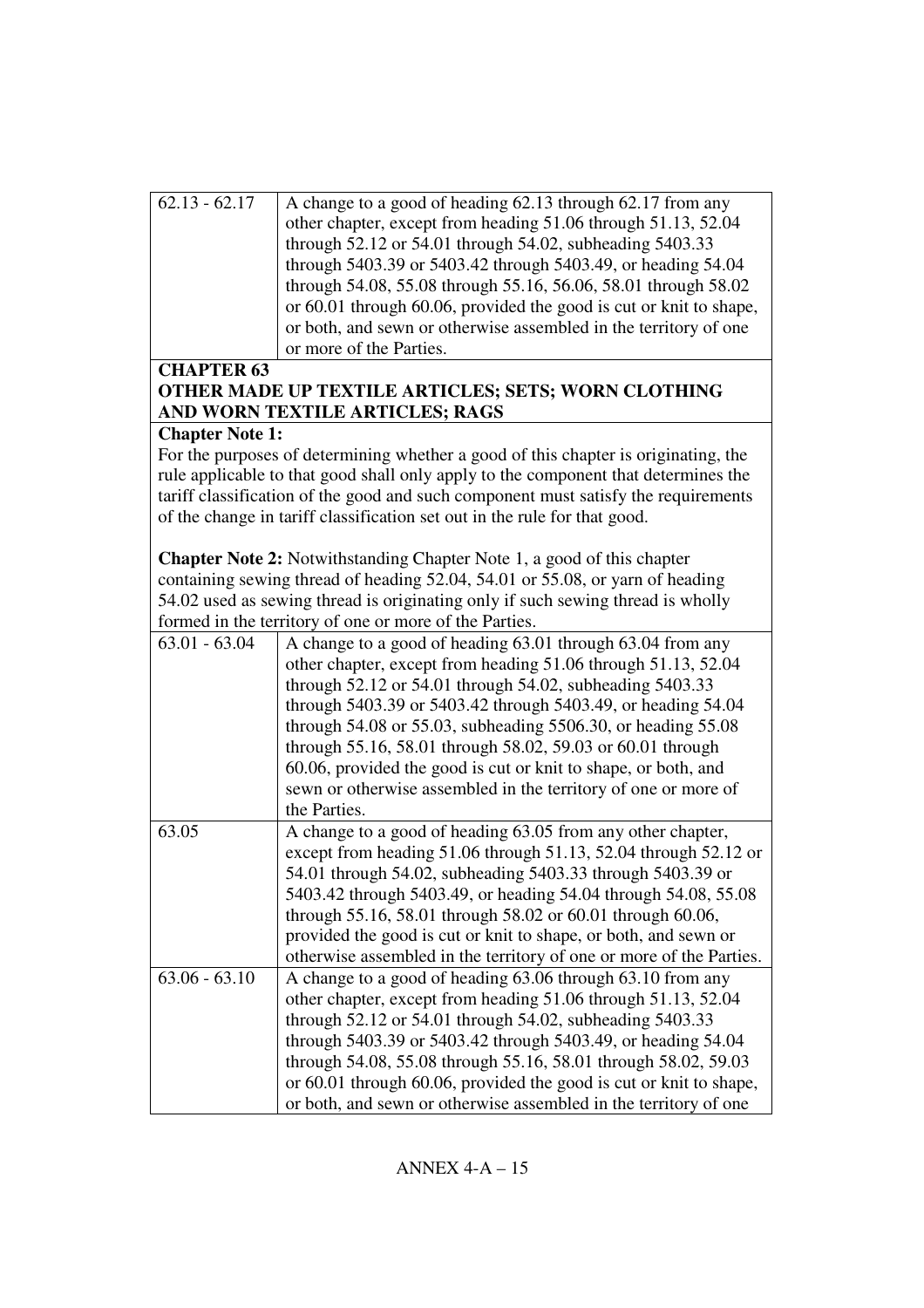|                                                      | or more of the Parties.                                               |  |
|------------------------------------------------------|-----------------------------------------------------------------------|--|
|                                                      |                                                                       |  |
|                                                      | <b>SECTION XII</b>                                                    |  |
| FOOTWEAR, HEADGEAR, UMBRELLAS, SUN UMBRELLAS,        |                                                                       |  |
| WALKING-STICKS, SEAT-STICKS, WHIPS, RIDING-CROPS AND |                                                                       |  |
| PARTS THEREOF; PREPARED FEATHERS AND ARTICLES MADE   |                                                                       |  |
|                                                      | THEREWITH; ARTIFICIAL FLOWERS; ARTICLES OF HUMAN HAIR                 |  |
| <b>CHAPTER 66</b>                                    |                                                                       |  |
|                                                      | UMBRELLAS, SUN UMBRELLAS, WALKING-STICKS, SEAT-STICKS,                |  |
|                                                      | WHIPS, RIDING-CROPS AND PARTS THEREOF                                 |  |
| 66.01                                                | A change to a good of heading 66.01 from any other heading.           |  |
|                                                      | <b>SECTION XIII</b>                                                   |  |
|                                                      | ARTICLES OF STONE, PLASTER, CEMENT, ASBESTOS, MICA OR                 |  |
|                                                      | SIMILAR MATERIALS; CERAMIC PRODUCTS; GLASS AND                        |  |
|                                                      | <b>GLASSWARE</b>                                                      |  |
| <b>CHAPTER 70</b>                                    |                                                                       |  |
| <b>GLASS AND GLASSWARE</b>                           |                                                                       |  |
| 70.19                                                | A change to a good of heading 70.19 from any other heading.           |  |
|                                                      | <b>SECTION XX</b>                                                     |  |
|                                                      | <b>MISCELLANEOUS MANUFACTURED ARTICLES</b>                            |  |
| <b>CHAPTER 94</b>                                    |                                                                       |  |
|                                                      | FURNITURE; BEDDING, MATTRESSES, MATTRESS SUPPORTS,                    |  |
|                                                      | CUSHIONS AND SIMILAR STUFFED FURNISHINGS; LAMPS AND                   |  |
|                                                      | LIGHTING FITTINGS, NOT ELSEWHERE SPECIFIED OR INCLUDED;               |  |
|                                                      | ILLUMINATED SIGNS, ILLUMINATED NAME-PLATES AND THE                    |  |
| LIKE; PREFABRICATED BUILDINGS                        |                                                                       |  |
| 9404.90                                              | A change to a good of subheading 9404.90 from any other               |  |
|                                                      | chapter, except from heading 51.06 through 51.13, 52.04 through       |  |
|                                                      | 52.12 or 54.01 through 54.02, subheading 5403.33 through              |  |
|                                                      | 5403.39 or 5403.42 through 5403.49, heading 54.04 through             |  |
|                                                      | 54.08, 55.08 through 55.16, 58.01 through 58.02, 60.01 through        |  |
|                                                      | 60.06 or 63.01 through 63.04, or subheading 6307.90, provided         |  |
|                                                      | the good is cut or knit to shape, or both, and sewn or otherwise      |  |
|                                                      | assembled in the territory of one or more of the Parties.             |  |
| <b>CHAPTER 96</b>                                    |                                                                       |  |
| <b>MISCELLANEOUS MANUFACTURED ARTICLES</b>           |                                                                       |  |
| 96.19                                                | A change to a good of textile wadding of heading 96.19 from           |  |
|                                                      | any other heading, except from heading 51.06 through 51.13,           |  |
|                                                      | 52.04 through 52.12 or 54.01 through 54.02, subheading 5403.33        |  |
|                                                      | through 5403.39 or 5403.42 through 5403.49, heading 54.04             |  |
|                                                      | through $54.08$ , or chapter $55$ through $56$ or $61$ through $62$ ; |  |
|                                                      |                                                                       |  |
|                                                      | A change to napkins, napkin liners or similar articles for babies     |  |
|                                                      | of synthetic fibres of heading 96.19 from any other heading,          |  |